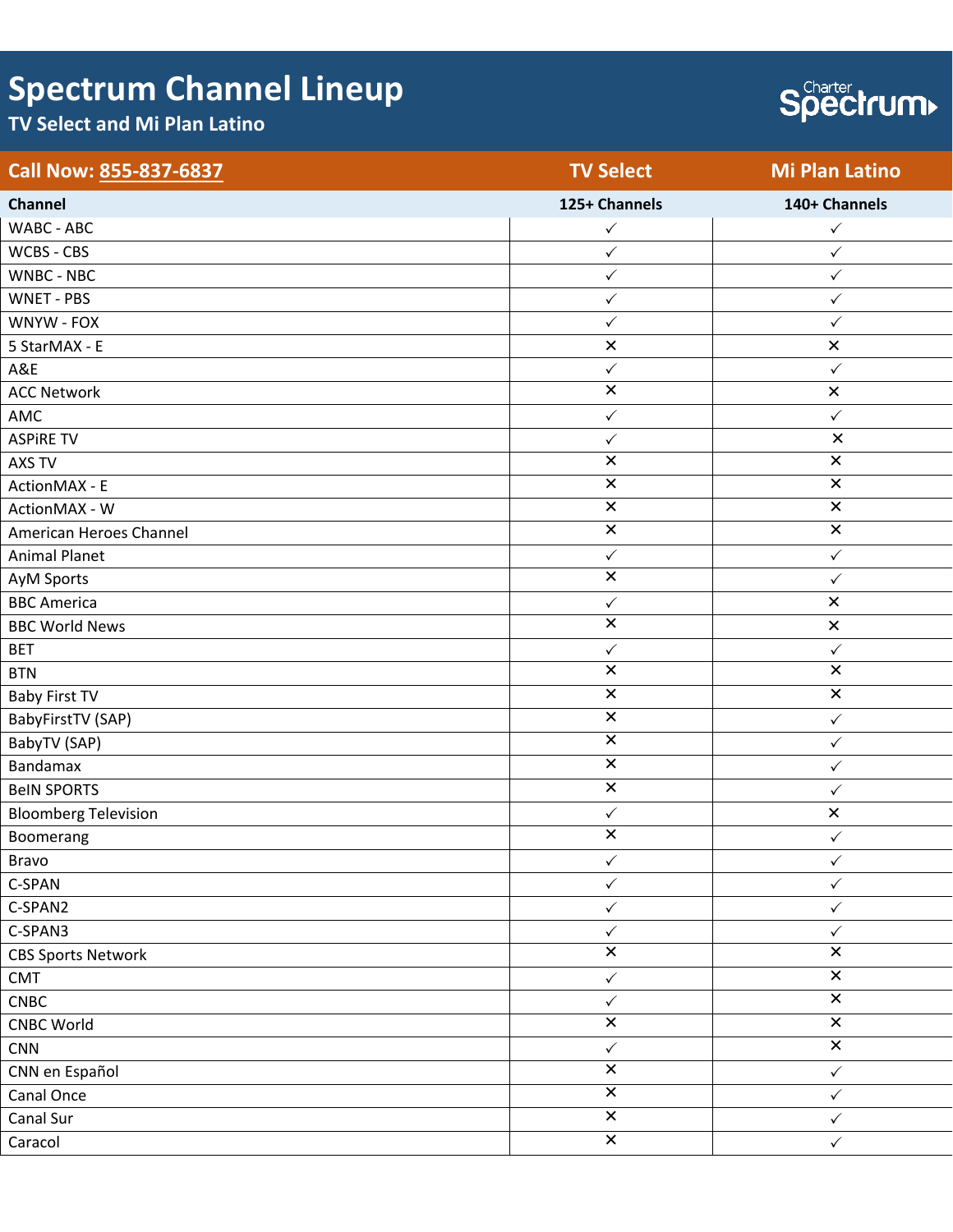| Cartoon Network             | $\overline{\mathsf{x}}$ | $\checkmark$            |
|-----------------------------|-------------------------|-------------------------|
| CentroamericaTV             | $\overline{\mathsf{x}}$ | $\checkmark$            |
| Cine Mexicano               | $\pmb{\times}$          | $\checkmark$            |
| Cinelatino                  | $\overline{\mathsf{x}}$ | $\checkmark$            |
| Cinemax - E                 | $\overline{\mathsf{x}}$ | $\overline{\mathsf{x}}$ |
| Cinemax - W                 | $\overline{\mathsf{x}}$ | $\overline{\mathsf{x}}$ |
| Cinemáx - E                 | $\pmb{\times}$          | $\pmb{\times}$          |
| Cleo                        | $\checkmark$            | $\pmb{\times}$          |
| <b>Comedy Central</b>       | $\checkmark$            | $\checkmark$            |
| <b>Cooking Channel</b>      | $\overline{\mathsf{x}}$ | $\overline{\mathsf{x}}$ |
| Cubaplay                    | $\overline{\mathsf{x}}$ | $\checkmark$            |
| DWLS Filipino Audio         | $\overline{\mathsf{x}}$ | $\pmb{\times}$          |
| Daystar                     | $\checkmark$            | $\checkmark$            |
| De Película                 | $\overline{\mathsf{x}}$ | $\checkmark$            |
| De Película Clásico         | $\overline{\mathbf{x}}$ | $\checkmark$            |
| <b>Destination America</b>  | $\overline{\mathsf{x}}$ | $\pmb{\times}$          |
| Discovery Channel           | $\checkmark$            | $\checkmark$            |
| <b>Discovery Family</b>     | $\overline{\mathsf{x}}$ | $\overline{\mathbf{x}}$ |
| Disney Channel              | $\checkmark$            | $\checkmark$            |
| Disney Junior               | $\overline{\mathsf{x}}$ | ✓                       |
| Disney XD                   | $\pmb{\times}$          | $\pmb{\times}$          |
| E!                          | $\checkmark$            | $\checkmark$            |
| <b>EPIX</b>                 | $\pmb{\times}$          | $\pmb{\times}$          |
| EPIX - W                    | $\overline{\mathbf{x}}$ | $\overline{\mathbf{x}}$ |
| EPIX 2 - W                  | $\overline{\mathbf{x}}$ | $\overline{\mathsf{x}}$ |
| <b>ESPN</b>                 | $\checkmark$            | $\pmb{\times}$          |
| <b>ESPN Deportes</b>        | $\overline{\mathsf{x}}$ | $\checkmark$            |
| ESPN2                       | $\checkmark$            | $\pmb{\times}$          |
| <b>ESPNEWS</b>              | $\overline{\mathbf{x}}$ | $\overline{\mathbf{x}}$ |
| <b>ESPNU</b>                | $\times$                | $\pmb{\times}$          |
| <b>EWTN</b>                 | $\checkmark$            | $\checkmark$            |
| Ecuavisa Internacional      | $\overline{\mathsf{x}}$ | $\checkmark$            |
| FM                          | $\overline{\mathsf{x}}$ | $\pmb{\times}$          |
| <b>FOROtv</b>               | $\overline{\mathsf{x}}$ | $\checkmark$            |
| <b>FOX Business Network</b> | $\checkmark$            | $\pmb{\times}$          |
| <b>FOX Deportes</b>         | $\overline{\mathbf{x}}$ | $\checkmark$            |
| FOX Life                    | $\overline{\mathsf{x}}$ | $\checkmark$            |
| FOX News Channel            | $\checkmark$            | $\overline{\mathbf{x}}$ |
| FOX Sports 1                | $\checkmark$            | $\overline{\mathbf{x}}$ |
| FOX Sports 2                | $\overline{\mathsf{x}}$ | $\overline{\mathsf{x}}$ |
| <b>FX</b>                   | $\checkmark$            | $\checkmark$            |
| <b>FXX</b>                  | $\checkmark$            | $\checkmark$            |
| Food Network                | $\checkmark$            | $\checkmark$            |
| Freeform                    | $\overline{\mathsf{x}}$ | $\checkmark$            |
| <b>GAC Family</b>           | $\overline{\mathsf{x}}$ | $\overline{\mathsf{x}}$ |
| <b>GMA Life TV</b>          | $\overline{\mathsf{x}}$ | $\overline{\mathsf{x}}$ |
| <b>GMA Pinoy TV</b>         | $\overline{\mathbf{x}}$ | $\overline{\mathsf{x}}$ |
|                             |                         |                         |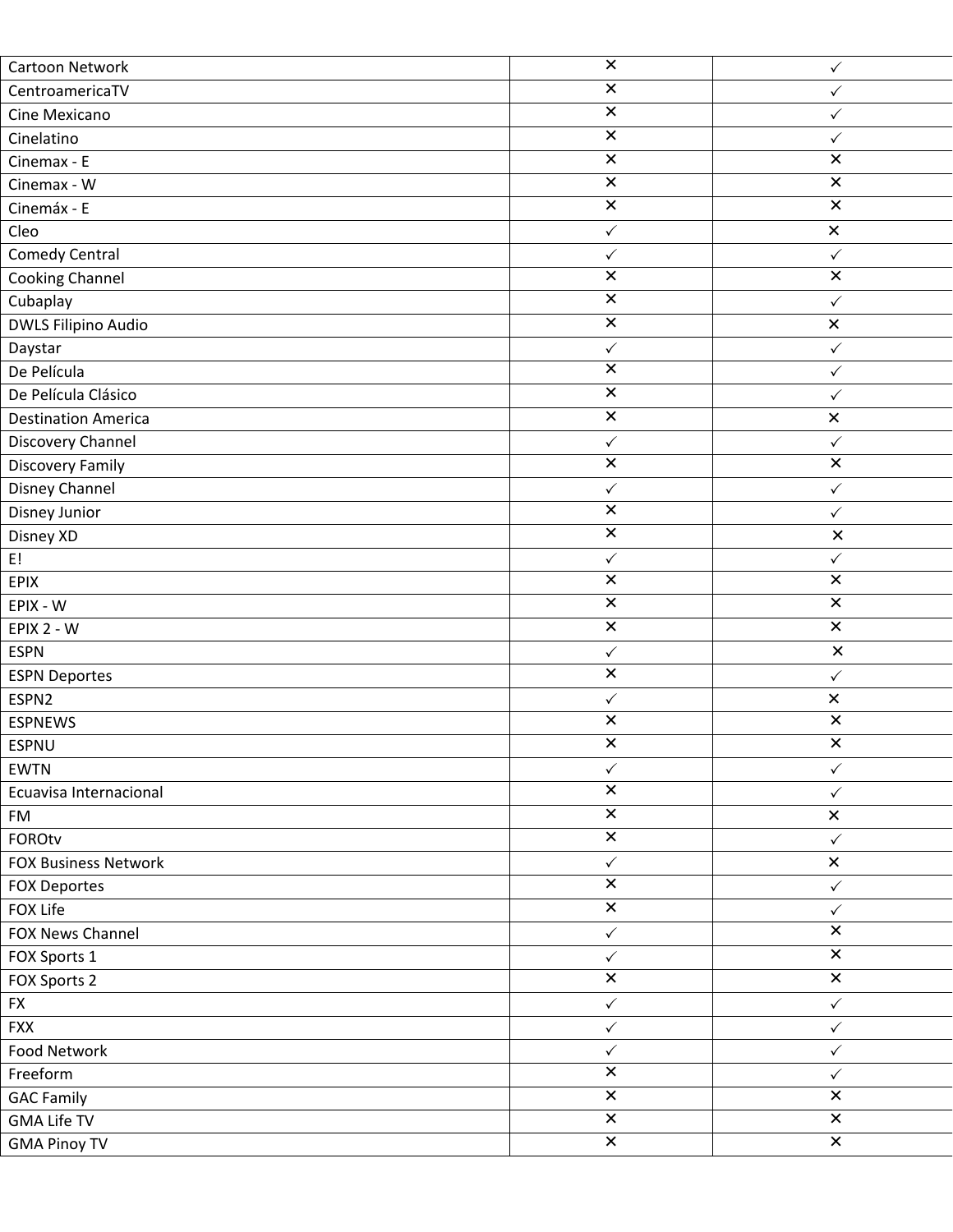| GSN                              | $\overline{\mathbf{x}}$ | $\overline{\mathsf{x}}$ |
|----------------------------------|-------------------------|-------------------------|
| Galavisión                       | $\checkmark$            | $\checkmark$            |
| <b>Golf Channel</b>              | $\overline{\mathsf{x}}$ | $\overline{\mathsf{x}}$ |
| HBO - E                          | $\pmb{\times}$          | $\pmb{\times}$          |
| HBO - W                          | $\pmb{\times}$          | $\pmb{\times}$          |
| <b>HBO 2 - E</b>                 | $\overline{\mathsf{x}}$ | $\overline{\mathsf{x}}$ |
| <b>HBO 2 - W</b>                 | $\overline{\mathbf{x}}$ | $\overline{\mathbf{x}}$ |
| HBO Comedy - E                   | $\overline{\mathbf{x}}$ | $\overline{\mathsf{x}}$ |
| HBO Comedy - W                   | $\pmb{\times}$          | $\overline{\mathbf{x}}$ |
| HBO Family - E                   | $\overline{\mathsf{x}}$ | $\overline{\mathsf{x}}$ |
| HBO Family - W                   | $\overline{\mathbf{x}}$ | $\overline{\mathbf{x}}$ |
| HBO Latino - E                   | $\pmb{\times}$          | $\times$                |
| HBO Latino - W                   | $\overline{\mathbf{x}}$ | $\overline{\mathbf{x}}$ |
| <b>HBO MAX</b>                   | $\overline{\mathsf{x}}$ | $\overline{\mathsf{x}}$ |
| HBO Signature - E                | $\pmb{\times}$          | $\pmb{\times}$          |
| HBO Signature - W                | $\overline{\mathbf{x}}$ | $\overline{\mathbf{x}}$ |
| HBO Zone - E                     | $\overline{\mathsf{x}}$ | $\overline{\mathbf{x}}$ |
| HBO Zone - W                     | $\overline{\mathsf{x}}$ | $\overline{\mathsf{x}}$ |
| <b>HDNet Movies</b>              | $\overline{\mathsf{x}}$ | $\overline{\mathsf{x}}$ |
| <b>HGTV</b>                      | $\checkmark$            | $\checkmark$            |
| <b>HISTORY</b>                   | $\checkmark$            | $\checkmark$            |
| HISTORY en Español               | $\overline{\mathsf{x}}$ | $\checkmark$            |
| <b>HITN</b>                      | $\overline{\mathbf{x}}$ | $\checkmark$            |
| <b>HLN</b>                       | $\checkmark$            | $\pmb{\times}$          |
| <b>HSN</b>                       | $\checkmark$            | $\checkmark$            |
| HSN <sub>2</sub>                 | $\checkmark$            | $\pmb{\times}$          |
| Hallmark Channel                 | $\checkmark$            | $\checkmark$            |
| Hallmark Movies & Mysteries      | $\checkmark$            | $\checkmark$            |
| <b>IFC</b>                       | $\checkmark$            | $\pmb{\times}$          |
| <b>INSP</b>                      | $\checkmark$            | $\checkmark$            |
| IndiePlex                        | $\overline{\mathbf{x}}$ | $\pmb{\times}$          |
| Inglés Para Todas                | $\overline{\mathsf{x}}$ | $\checkmark$            |
| <b>Investigation Discovery</b>   | $\checkmark$            | $\checkmark$            |
| Jewelry TV                       | $\checkmark$            | $\checkmark$            |
| LMN                              | $\overline{\mathsf{x}}$ | $\pmb{\times}$          |
| LOVE                             | $\checkmark$            | $\checkmark$            |
| Lifetime                         | $\checkmark$            | $\overline{\mathsf{x}}$ |
| <b>MAVTV Motorsports Network</b> | $\overline{\mathbf{x}}$ | $\overline{\mathbf{x}}$ |
| <b>MLB Network</b>               | $\overline{\mathsf{x}}$ | $\overline{\mathsf{x}}$ |
| MLB Strike Zone                  | $\overline{\mathsf{x}}$ | $\overline{\mathsf{x}}$ |
| <b>MTV</b>                       | $\checkmark$            | $\checkmark$            |
| <b>MTV Classic</b>               | $\overline{\mathsf{x}}$ | $\overline{\mathsf{x}}$ |
| MTV2                             | $\overline{\mathsf{x}}$ | $\overline{\mathbf{x}}$ |
| Magnolia Network                 | $\checkmark$            | $\pmb{\times}$          |
| Mexicanal                        | $\overline{\mathsf{x}}$ | $\checkmark$            |
| <b>Military History</b>          | $\overline{\mathsf{x}}$ | $\pmb{\times}$          |
| <b>Music Choice</b>              | $\checkmark$            | $\checkmark$            |
|                                  |                         |                         |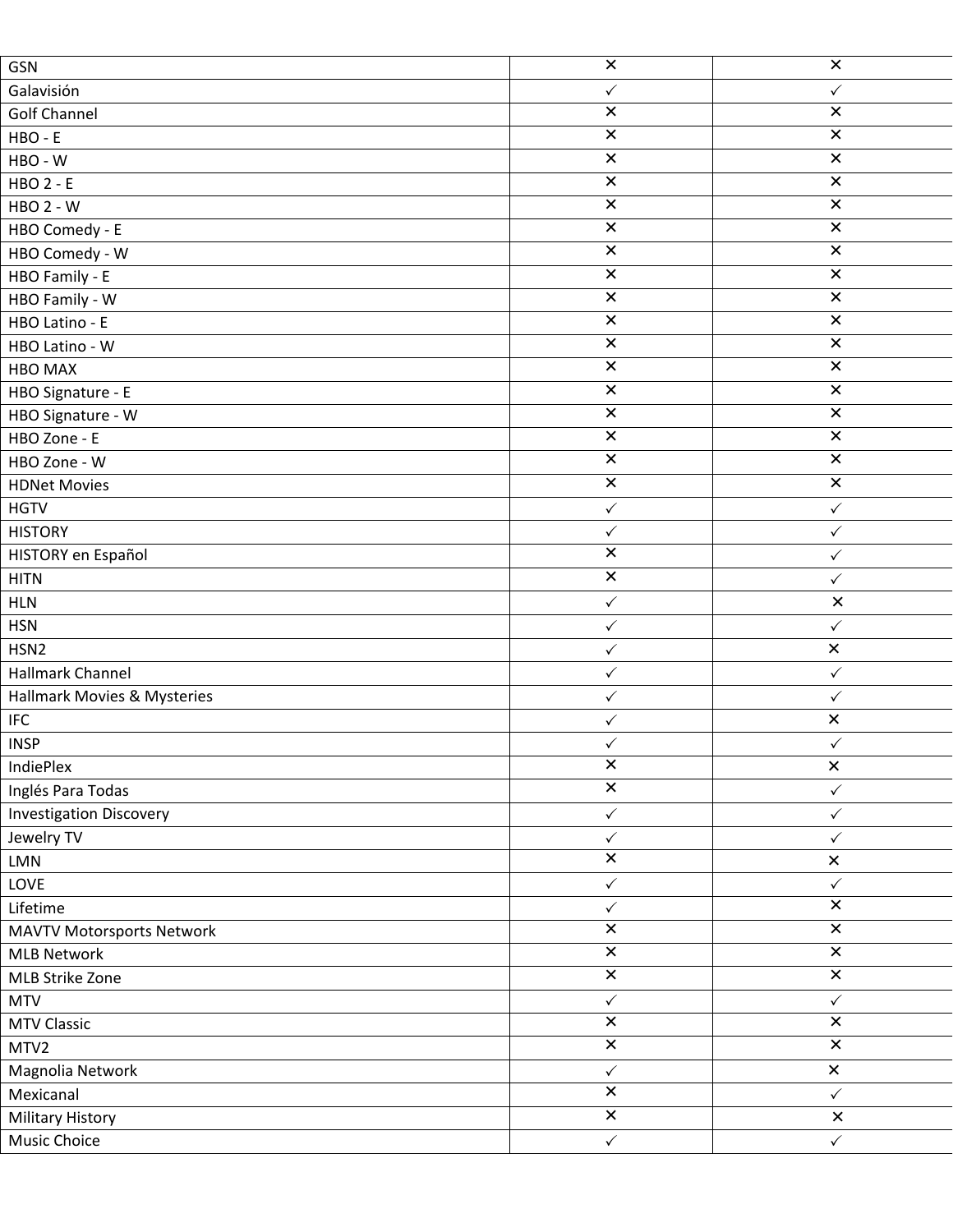| Music Choice - 70s                     | $\checkmark$ | ✓            |
|----------------------------------------|--------------|--------------|
| Music Choice - 80s                     | $\checkmark$ | $\checkmark$ |
| Music Choice - 90s                     | $\checkmark$ | $\checkmark$ |
| Music Choice - Adult Alternative       | $\checkmark$ | $\checkmark$ |
| Music Choice - Alternative             | ✓            | ✓            |
| Music Choice - Blues                   | $\checkmark$ | $\checkmark$ |
| Music Choice - Classic Country         | $\checkmark$ | $\checkmark$ |
| Music Choice - Classic Rock            | $\checkmark$ | $\checkmark$ |
| Music Choice - Classical Masterpieces  | $\checkmark$ | ✓            |
| Music Choice - Contemporary Christian  | $\checkmark$ | $\checkmark$ |
| Music Choice - Country Hits            | $\checkmark$ | $\checkmark$ |
| Music Choice - Dance/EDM               | $\checkmark$ | $\checkmark$ |
| Music Choice - Easy Listening          | $\checkmark$ | $\checkmark$ |
| Music Choice - Gospel                  | $\checkmark$ | $\checkmark$ |
| Music Choice - Hip-Hop Classics        | $\checkmark$ | $\checkmark$ |
| Music Choice - Hip-Hop and R&B         | $\checkmark$ | $\checkmark$ |
| Music Choice - Hit List                | $\checkmark$ | ✓            |
| Music Choice - Indie                   | $\checkmark$ | $\checkmark$ |
| Music Choice - Jazz                    | $\checkmark$ | $\checkmark$ |
| Music Choice - Kidz Only!              | $\checkmark$ | $\checkmark$ |
| Music Choice - Light Classical         | $\checkmark$ | $\checkmark$ |
| Music Choice - Max                     | $\checkmark$ | $\checkmark$ |
| Music Choice - Metal                   | $\checkmark$ | $\checkmark$ |
| Music Choice - Mexicana                | ✓            | ✓            |
| Music Choice - Musica Urbana           | $\checkmark$ | $\checkmark$ |
| Music Choice - Party Favorites         | $\checkmark$ | ✓            |
| Music Choice - Pop & Country           | $\checkmark$ | $\checkmark$ |
| Music Choice - Pop Hits                | ✓            | ✓            |
| Music Choice - Pop Latino              | $\checkmark$ | $\checkmark$ |
| Music Choice - R&B & Soul              |              |              |
| <b>Music Choice - R&amp;B Classics</b> | $\checkmark$ | $\checkmark$ |
| Music Choice - Rap                     | $\checkmark$ | $\checkmark$ |
| Music Choice - Reggae                  | $\checkmark$ | $\checkmark$ |
| Music Choice - Rock                    | $\checkmark$ | $\checkmark$ |
| Music Choice - Rock Hits               | $\checkmark$ | $\checkmark$ |
| <b>Music Choice - Romances</b>         | $\checkmark$ | $\checkmark$ |
| Music Choice - Singers & Swing         | $\checkmark$ | $\checkmark$ |
| Music Choice - Smooth Jazz             | $\checkmark$ | $\checkmark$ |
| Music Choice - Soft Rock               | $\checkmark$ | $\checkmark$ |
| Music Choice - Solid Gold Oldies       | $\checkmark$ | $\checkmark$ |
| Music Choice - Sound of the Seasons    | $\checkmark$ | $\checkmark$ |
| Music Choice - Soundscapes             | $\checkmark$ | $\checkmark$ |
| Music Choice - Stage & Screen          | $\checkmark$ | $\checkmark$ |
| Music Choice - Teen Beats              | $\checkmark$ | $\checkmark$ |
| Music Choice - Throwback Jamz          | $\checkmark$ | $\checkmark$ |
| Music Choice - Today's Country         | $\checkmark$ | $\checkmark$ |
| Music Choice - Toddler Tunes           | $\checkmark$ | $\checkmark$ |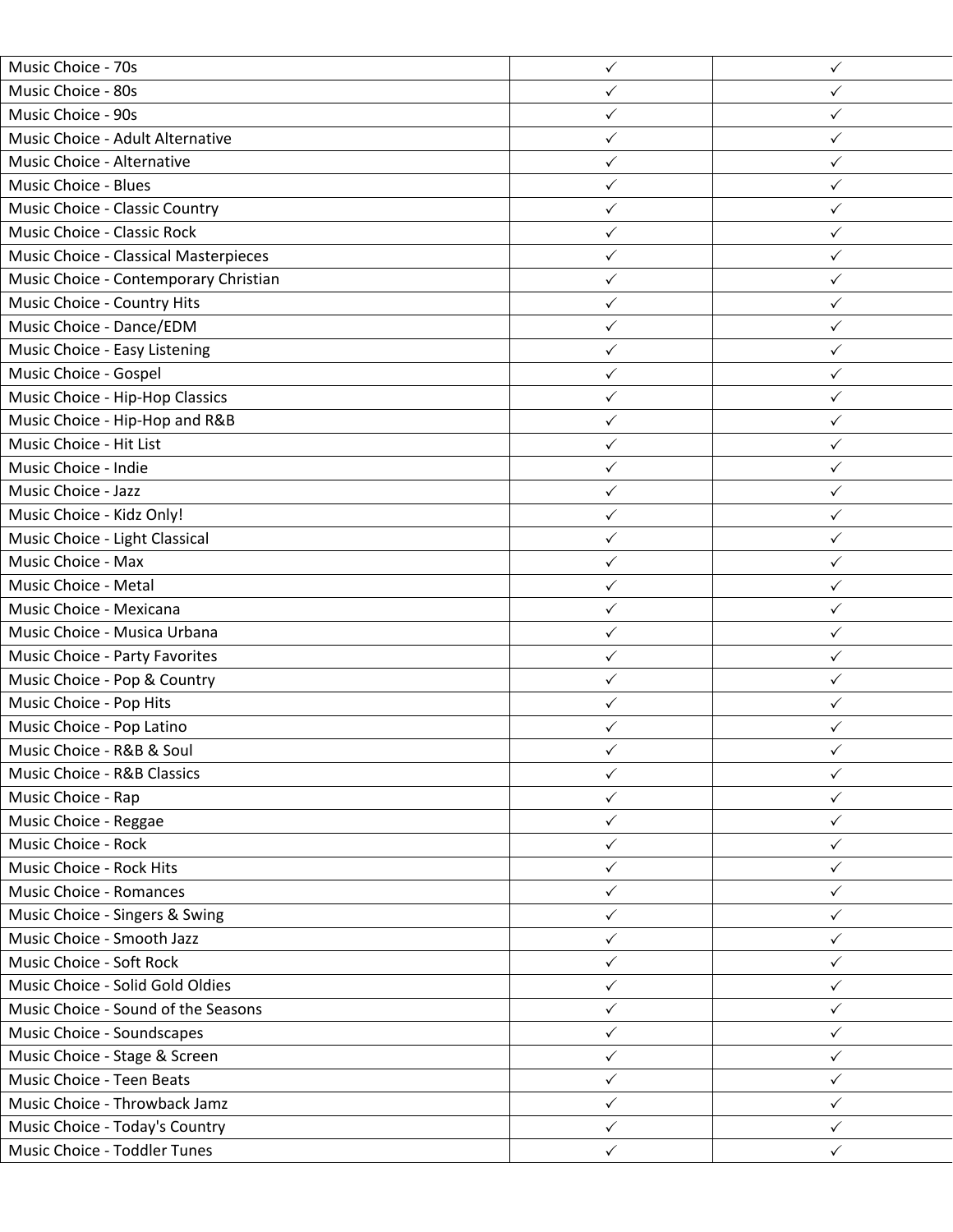| Music Choice - Tropicales | $\checkmark$            | $\checkmark$            |
|---------------------------|-------------------------|-------------------------|
| Music Choice - Y2K        | $\checkmark$            | $\checkmark$            |
| <b>NBATV</b>              | $\pmb{\times}$          | $\pmb{\times}$          |
| <b>NFL Network</b>        | $\overline{\mathsf{x}}$ | $\overline{\mathsf{x}}$ |
| NFL RedZone               | $\overline{\mathsf{x}}$ | $\overline{\mathbf{x}}$ |
| <b>NHL Network</b>        | $\pmb{\times}$          | $\pmb{\times}$          |
| Nat Geo Mundo             | $\pmb{\times}$          | $\checkmark$            |
| Nat Geo Wild              | $\overline{\mathsf{x}}$ | $\pmb{\times}$          |
| National Geographic       | $\checkmark$            | $\checkmark$            |
| NewsNation                | $\checkmark$            | $\pmb{\times}$          |
| Nick Jr.                  | $\overline{\mathsf{x}}$ | $\checkmark$            |
| <b>Nick Music</b>         | $\overline{\mathbf{x}}$ | $\pmb{\times}$          |
| Nickelodeon               | $\checkmark$            | $\checkmark$            |
| Nicktoons                 | $\pmb{\times}$          | $\pmb{\times}$          |
| <b>OWN</b>                | $\pmb{\times}$          | $\pmb{\times}$          |
| Olympic Channel           | $\overline{\mathsf{x}}$ | $\overline{\mathsf{x}}$ |
| <b>Outdoor Channel</b>    | $\overline{\mathsf{x}}$ | $\overline{\mathbf{x}}$ |
| Ovation                   | $\overline{\mathsf{x}}$ | $\overline{\mathsf{x}}$ |
| Oxygen                    | $\checkmark$            | $\checkmark$            |
| Paramount Network         | $\checkmark$            | $\checkmark$            |
| QVC                       | $\checkmark$            | $\checkmark$            |
| QVC2                      | $\checkmark$            | $\overline{\mathbf{x}}$ |
| <b>REVOLT</b>             | $\checkmark$            | $\overline{\mathbf{x}}$ |
| RFD-TV                    | $\overline{\mathsf{x}}$ | $\overline{\mathsf{x}}$ |
| Reelz                     | $\pmb{\times}$          | $\pmb{\times}$          |
| RetroPlex                 | $\overline{\mathbf{x}}$ | $\overline{\mathbf{x}}$ |
| <b>SEC Network</b>        | $\checkmark$            | $\pmb{\times}$          |
| $SHO 2 - E$               | $\overline{\mathsf{x}}$ | $\overline{\mathsf{x}}$ |
| $SHO 2 - W$               | $\pmb{\times}$          | $\pmb{\times}$          |
| <b>SHO BET E</b>          | $\overline{\mathsf{x}}$ | $\overline{\mathsf{x}}$ |
| SHO BET-W                 | $\overline{\mathsf{x}}$ | $\overline{\mathsf{x}}$ |
| SHO Extreme - E           | $\pmb{\times}$          | $\pmb{\times}$          |
| SHO Extreme - W           | $\pmb{\times}$          | $\pmb{\times}$          |
| SHO Next - E              | $\overline{\mathsf{x}}$ | $\overline{\mathsf{x}}$ |
| SHO Next - W              | $\overline{\mathsf{x}}$ | $\overline{\mathsf{x}}$ |
| SHO Women - E             | $\overline{\mathbf{x}}$ | $\overline{\mathbf{x}}$ |
| SHO Women - W             | $\overline{\mathsf{x}}$ | $\overline{\mathsf{x}}$ |
| SUR Perú                  | $\overline{\mathsf{x}}$ | $\checkmark$            |
| <b>SYFY</b>               | $\checkmark$            | $\checkmark$            |
| <b>Science Channel</b>    | $\overline{\mathsf{x}}$ | $\overline{\mathsf{x}}$ |
| Shop Zeal 1               | $\checkmark$            | $\pmb{\times}$          |
| Shop Zeal 3               | $\checkmark$            | $\overline{\mathsf{x}}$ |
| Showtime - E              | $\overline{\mathsf{x}}$ | $\overline{\mathsf{x}}$ |
| Showtime - W              | $\overline{\mathsf{x}}$ | $\overline{\mathsf{x}}$ |
| Showtime Family Zone - E  | $\overline{\mathsf{x}}$ | $\overline{\mathbf{x}}$ |
| Showtime Family Zone - W  | $\overline{\mathbf{x}}$ | $\overline{\mathbf{x}}$ |
| Showtime Showcase - E     | $\overline{\mathsf{x}}$ | $\overline{\mathsf{x}}$ |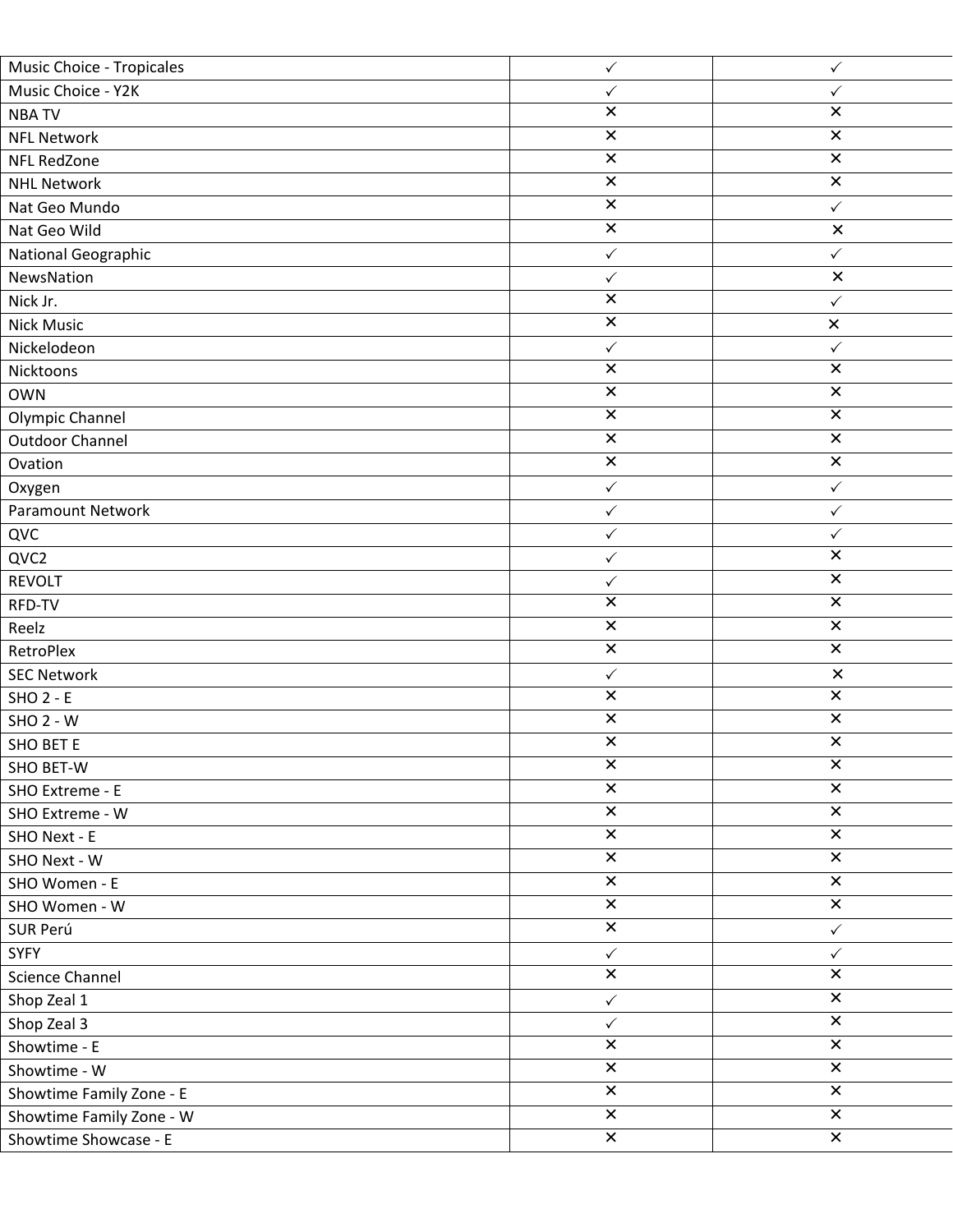| Showtime Showcase - W          | $\overline{\mathsf{x}}$   | $\overline{\mathsf{x}}$   |
|--------------------------------|---------------------------|---------------------------|
| Smithsonian Channel            | $\pmb{\times}$            | $\pmb{\times}$            |
| SonLife                        | $\checkmark$              | $\pmb{\times}$            |
| Starz - E                      | $\times$                  | $\times$                  |
| Starz - W                      | $\pmb{\times}$            | $\pmb{\times}$            |
| Starz Cinema - E               | $\overline{\mathsf{x}}$   | $\overline{\mathsf{x}}$   |
| Starz Cinema - W               | $\overline{\mathsf{x}}$   | $\overline{\mathsf{x}}$   |
| Starz Comedy - E               | $\overline{\mathsf{x}}$   | $\overline{\mathsf{x}}$   |
| Starz Comedy - W               | $\times$                  | $\boldsymbol{\mathsf{x}}$ |
| Starz Edge - E                 | $\overline{\mathsf{x}}$   | $\overline{\mathsf{x}}$   |
| Starz Edge - W                 | $\overline{\mathsf{x}}$   | $\overline{\mathsf{x}}$   |
| Starz Kids & Family - E        | $\pmb{\times}$            | $\pmb{\times}$            |
| Starz Kids & Family - W        | $\overline{\mathsf{x}}$   | $\overline{\mathsf{x}}$   |
| Starz in Black - E             | $\overline{\mathsf{x}}$   | $\overline{\mathsf{x}}$   |
| Starz in Black - W             | $\overline{\mathsf{x}}$   | $\pmb{\times}$            |
| StarzEncore - E                | $\pmb{\times}$            | $\pmb{\times}$            |
| StarzEncore - W                | $\overline{\mathsf{x}}$   | $\overline{\mathsf{x}}$   |
| <b>StarzEncore Action - E</b>  | $\overline{\mathsf{x}}$   | $\overline{\mathsf{x}}$   |
| <b>StarzEncore Action - W</b>  | $\overline{\mathsf{x}}$   | $\overline{\mathsf{x}}$   |
| <b>StarzEncore Black - E</b>   | $\overline{\mathsf{x}}$   | $\overline{\mathsf{x}}$   |
| StarzEncore Black - W          | $\overline{\mathsf{x}}$   | $\overline{\mathsf{x}}$   |
| <b>StarzEncore Classic - E</b> | $\pmb{\times}$            | $\boldsymbol{\mathsf{x}}$ |
| StarzEncore Classic - W        | $\overline{\mathsf{x}}$   | $\overline{\mathsf{x}}$   |
| StarzEncore Español - E        | $\boldsymbol{\mathsf{x}}$ | $\pmb{\times}$            |
| StarzEncore Family - E         | $\overline{\mathsf{x}}$   | $\overline{\mathsf{x}}$   |
| StarzEncore Family - W         | $\overline{\mathsf{x}}$   | $\overline{\mathsf{x}}$   |
| StarzEncore Suspense - E       | $\times$                  | $\boldsymbol{\mathsf{x}}$ |
| StarzEncore Suspense - W       | $\overline{\mathsf{x}}$   | $\pmb{\times}$            |
| StarzEncore Westerns - E       | $\overline{\mathsf{x}}$   | $\overline{\mathsf{x}}$   |
| StarzEncore Westerns - W       | $\overline{\mathsf{x}}$   | $\overline{\mathsf{x}}$   |
| SundanceTV                     | $\checkmark$              | $\pmb{\times}$            |
| <b>TBN Enlace USA</b>          | $\overline{\mathsf{x}}$   | $\checkmark$              |
| <b>TBS</b>                     | $\checkmark$              | $\checkmark$              |
| <b>TCM</b>                     | $\pmb{\times}$            | $\pmb{\times}$            |
| <b>TLC</b>                     | $\checkmark$              | $\checkmark$              |
| TMC - E                        | $\pmb{\times}$            | $\boldsymbol{\mathsf{x}}$ |
| TMC - W                        | $\times$                  | $\boldsymbol{\mathsf{x}}$ |
| TMC XTRA - E                   | $\pmb{\times}$            | $\pmb{\times}$            |
| TMC XTRA - W                   | $\overline{\mathsf{x}}$   | $\overline{\mathsf{x}}$   |
| <b>TNT</b>                     | $\checkmark$              | $\checkmark$              |
| TV Chile                       | $\pmb{\times}$            | $\checkmark$              |
| <b>TV JAPAN</b>                | $\pmb{\times}$            | $\overline{\mathsf{x}}$   |
| TV Land                        | $\overline{\mathsf{x}}$   | $\checkmark$              |
| TV One                         | $\checkmark$              | $\pmb{\times}$            |
| <b>TVG</b>                     | $\overline{\mathsf{x}}$   | $\checkmark$              |
| TeenNick                       | $\pmb{\times}$            | $\pmb{\times}$            |
| Tele El Salvador               | $\overline{\mathsf{x}}$   | $\checkmark$              |